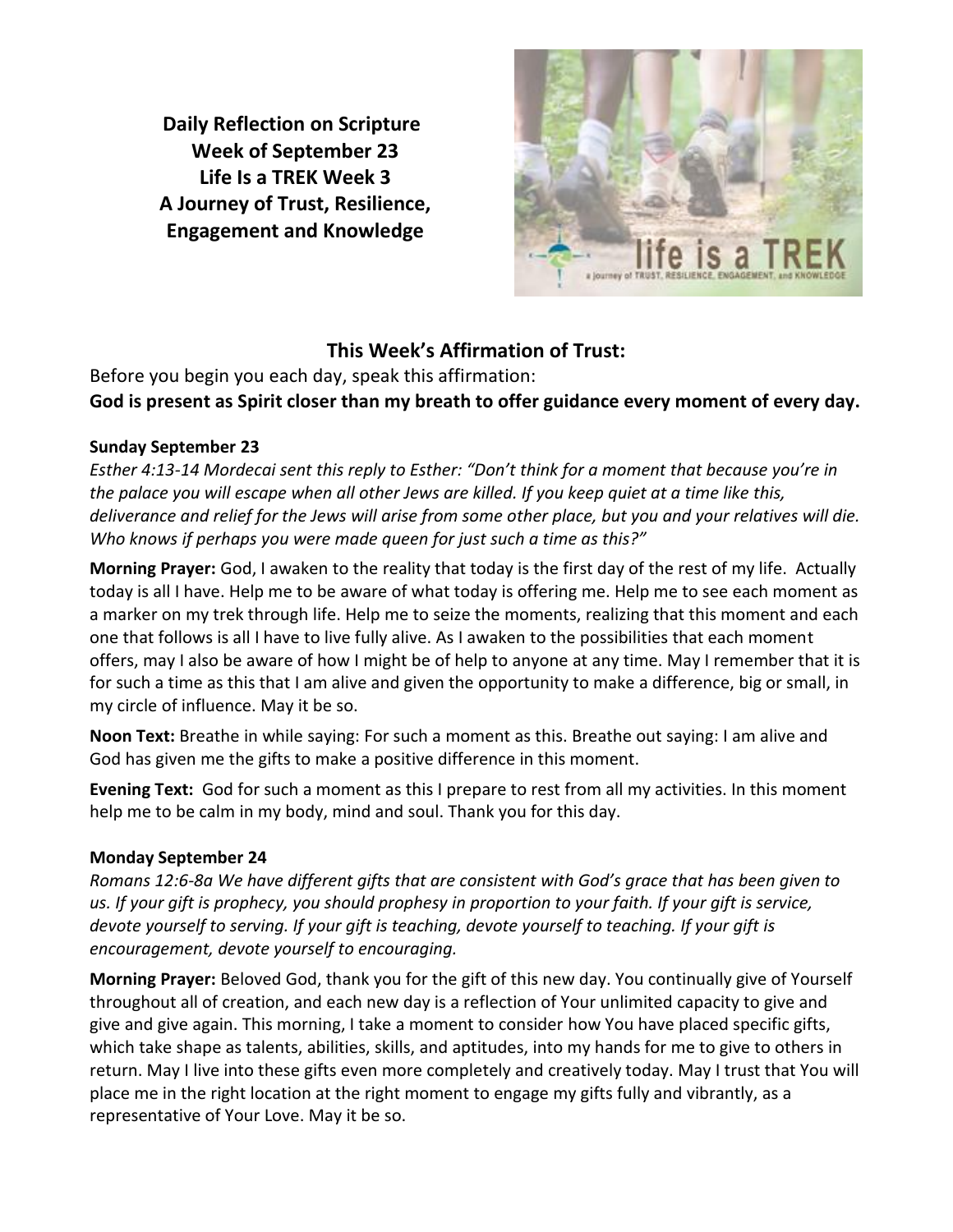**Noon Text:** Pause. Breathe. Bring to mind one way that you are uniquely gifted. Who might be blessed by experiencing that gift today? How and where can you share it?

**Evening Text:** God, thank you for continually guiding me in ways to best share the gifts You have placed within me. I relax into a calm, deep sleep, surrounded by Your Love.

#### **Tuesday September 25**

*I Peter 4:10 As each has received a gift, use it to serve one another, as good stewards of God's varied grace.*

**Morning Prayer:** God, today I welcome Your guidance as I recognize and affirm the unique gift I have received. So as I read today's scripture I find assurance that You will guide and direct me in ways to share Your grace through acts of service. I hadn't thought about being a steward of Your grace. Help me to understand that my stewardship includes Your most important gift of grace and that it is a gift that I must extend to others. Help me to find the joy of extending Your grace. May it be so.

**Noon Text:** It is with the knowledge that God is present in every breath, that I can be a gracious and generous steward of God's grace. It is too big not to share.

**Evening Text:** God, I come to rest with gratitude in my heart for the gift of Your love, Your grace and Your presence that I experience with every breath I take.

### **Wednesday September 26**

*Matthew 5:14-16 You are the light of the world. A city set on a hill cannot be hidden. Nor do people light a lamp and put it under a basket, but on a stand, and it gives light to all in the house. In the same way, let your light shine before others, so that they may see your good works and give glory to your Father who is in heaven.*

**Morning Prayer:** God, I need the courage to share my own light, and the light of Your unconditional love with the world. Sometimes I am hesitant to speak up, and so I tend to shy away from sharing the goodness of Your love and grace. When I can't find the words, help me to share the light of Your love in all that I say and do. May I become the light of the world that You have said I am. May it be so.

**Noon text:** Pause where you are. Think about how you have been a light to those around you today. Remember that every person on earth lives in the light of God's love.

**Evening Text:** God, as the day draws to a close and I prepare to rest, may I know that even in the dark of night I am surrounded by the light of Your love.

# **Thursday September 27**

*James 2:14 My brothers and sisters, what good is it if people say they have faith but do nothing to show it? Claiming to have faith can't save anyone, can it?*

**Morning Prayer:** God, the stronger my trust in You, the greater I seek opportunities to be of service to others. It is in those acts of service where I encounter Your grace and love. The more I encounter Your grace, the more my trust grows and the more I want to serve. May it be so.

**Noon Text:** God, help me to see that my trust in you and others leads to acts of service and that, in turn, these acts of service strengthen my faith.

**Evening Text:** God, I trust that my acts of service have been a help to others. Now I trust that Your acts of love will help me to rest tonight. In You I trust and find rest.